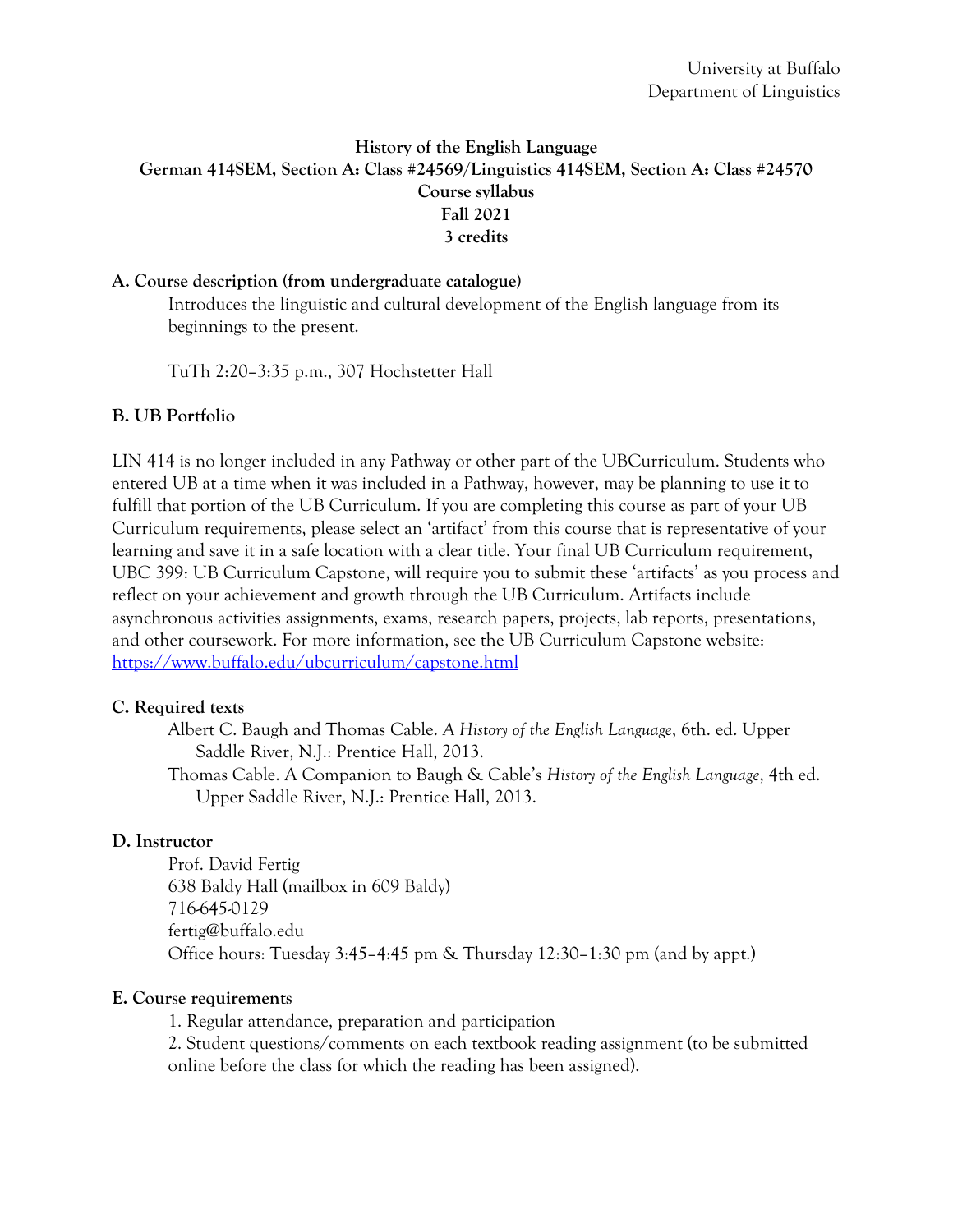3. Special assignments (chosen by student from a range of options) and/or workbook assignments, depending on student's interests and goals

4. One mandatory and one optional test

5. A final project to be completed in the following stages:

- 1. By October 7: If necessary, make an appointment with me to discuss topics.
- 2. October 19: Turn in a one-paragraph description of the topic chosen.
- 3. November 18: Turn in a rough draft of the project.
- 4. December 7–9: (Optional) in-class presentations and discussion of projects.
- 5. By December 17: Turn in the final version of the project.

**In terms of quality, the final version of the project is what counts for your grade, but students who do not turn in a one-paragraph description by October 19 will have 5% deducted from their project grade, and students who do not turn in a reasonably complete rough draft before Thanksgiving (or make other arrangements if the nature of the project does not lend itself to a normal rough draft) will have up to 20% deducted.**

- Most students do research papers as their projects, but I am open to other ideas.
- Papers should be approximately 8-10 pages for undergrads.
- Interested students will have the opportunity to present their projects in class during the last week of the semester.
- Students taking this as a German course are encouraged to write on a German-related topic and to use German-language material in their research. You may also discuss with me the possibility of writing your papers and other assignments in German if interested.

#### **F. Grades**

Your final course grade will be calculated as follows:

| Participation and online chapter questions  15% |  |
|-------------------------------------------------|--|
|                                                 |  |
|                                                 |  |
|                                                 |  |
|                                                 |  |

Scoring system for assignment points:

Your semester total for **assignment** points will be calculated as follows:

1st 80 points:  $1 \text{ pt.} = 1\%$ 

81-110 pts.: 2 pt. = 1%

111-140 pts: 7.5 pt. = 1%

141-150 pts: 10 pts. = 1%

This means: 80 pts. = 80%; 100 pts. = 90%; 110 pts. = 95%; 140 pts. = 99%; 150 pts. = 100%

| Semester percentage grades will be converted to letter grades according to the following scale: |  |  |
|-------------------------------------------------------------------------------------------------|--|--|
|-------------------------------------------------------------------------------------------------|--|--|

| $93-100% = A$   | $90.92\% = A$ |               |
|-----------------|---------------|---------------|
| $87-89\% = B+$  | $83.86\% = B$ | $80.82\% = B$ |
| $77.79\% = C +$ | $73-76\% = C$ | $70-72\% = C$ |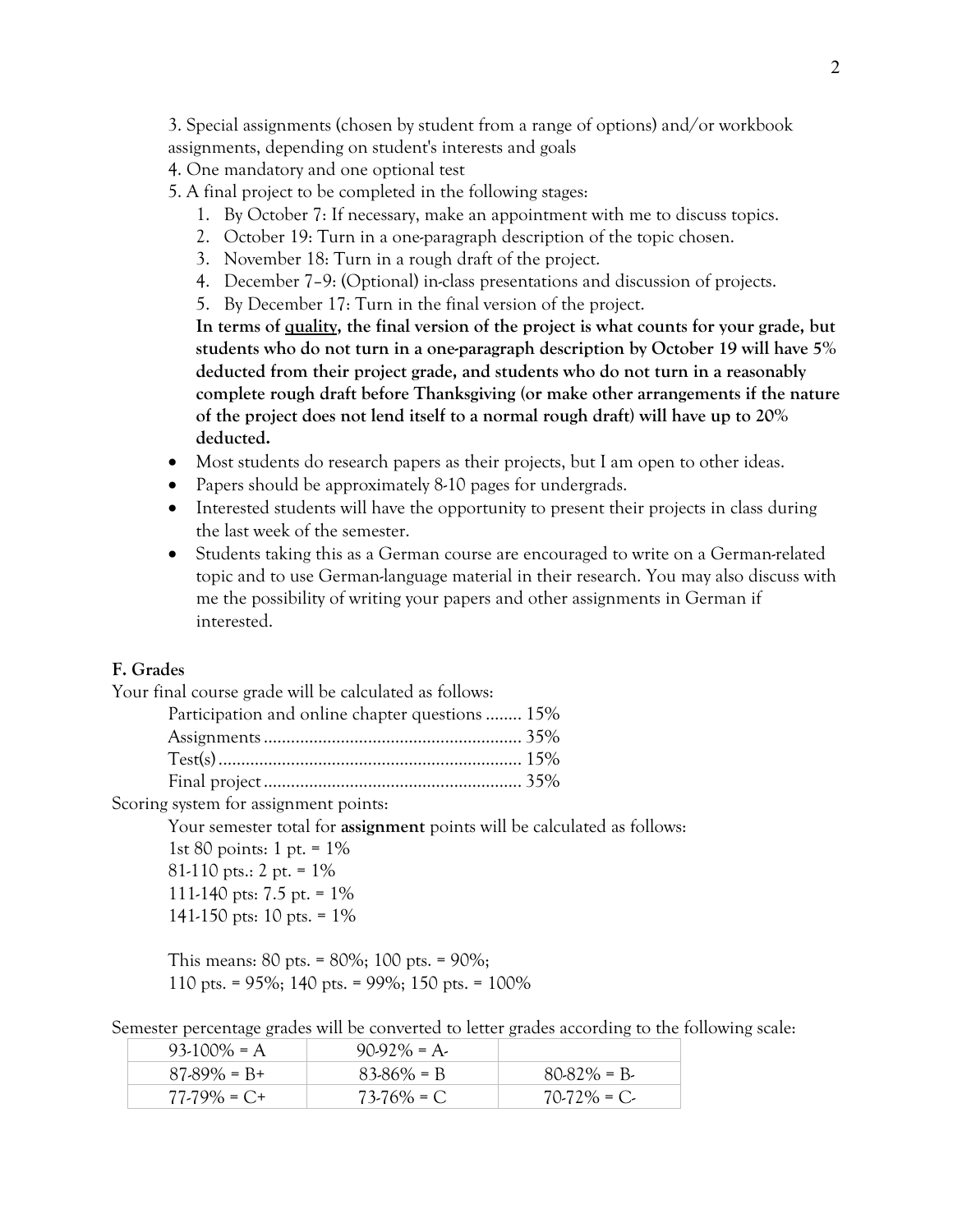| $67-69\% = D+$ | $60.66\% = D$ | $0.59\% = F$ |
|----------------|---------------|--------------|
|                |               |              |

#### **G. Course and university policies**

#### 1. Incompletes

If you are considering discussing the possibility of an Incomplete with your instructor, please familiarize yourself with UB's official policy at: https://catalog.buffalo.edu/policies/explanation.html

## 2. Academic Integrity

All students should be sure that they understand the University's Academic Integrity policy before completing any assignments or taking any tests. If you have any questions or concerns about the policy, please discuss them with your instructor. You will find the policy at: https://catalog.buffalo.edu/policies/integrity.html

#### 3. Accessibility Resources

If you have any disability which requires reasonable accommodations to enable you to participate in this course, please contact the Office of Accessibility Resources in 60 Capen Hall, 716-645-2608 and also the instructor of this course during the first week of class. The office will provide you with information and review appropriate arrangements for reasonable accommodations, which can be found on the web at: http://www.buffalo.edu/studentlife/who-we-are/departments/accessibility.html

#### **H. Critical Campus Resources**

#### 1. *Sexual Violence*

UB is committed to providing a safe learning environment free of all forms of discrimination and sexual harassment, including sexual assault, domestic and dating violence and stalking. If you have experienced gender-based violence (intimate partner violence, attempted or completed sexual assault, harassment, coercion, stalking, etc.), UB has resources to help. This includes academic accommodations, health and counseling services, housing accommodations, helping with legal protective orders, and assistance with reporting the incident to police or other UB officials if you so choose. Please contact UB's Title IX Coordinator at 716-645-2266 for more information. For confidential assistance, you may also contact a Crisis Services Campus Advocate at 716-796-4399.

#### 2. *Mental Health*

As a student you may experience a range of issues that can cause barriers to learning or reduce your ability to participate in daily activities. These might include strained relationships, anxiety, high levels of stress, alcohol/drug problems, feeling down, health concerns, or unwanted sexual experiences. Counseling, Health Services, and Health Promotion are here to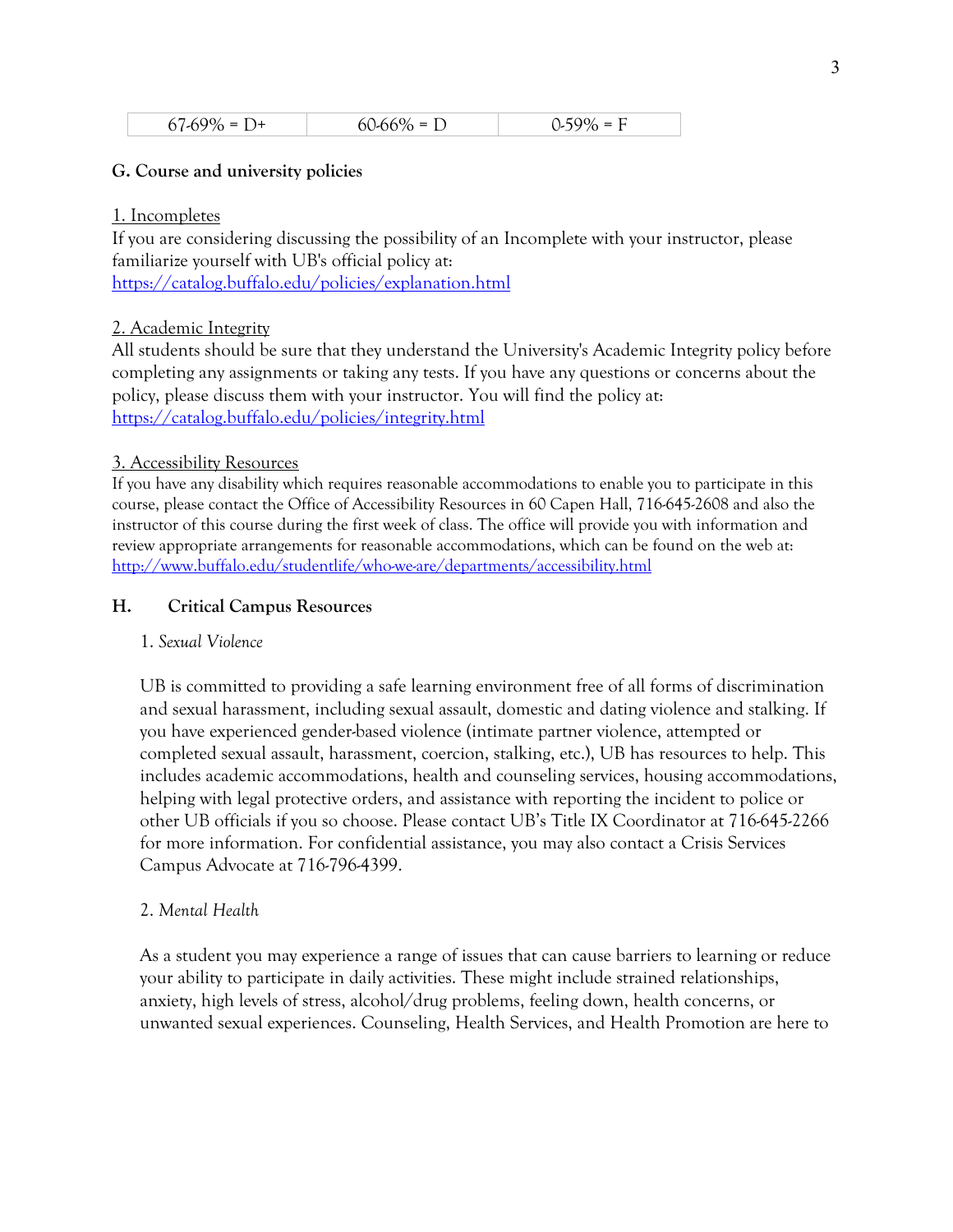help with these or other issues you may experience. You can learn more about these programs and services by contacting:

*Counseling Services:*

- 120 Richmond Quad (North Campus), 716-645-2720
- 202 Michael Hall (South Campus), 716-829-5800 *Health Services:*
	- Michael Hall (South Campus), 716-829-3316
- *Health Promotion:*
	- 114 Student Union (North Campus), 716-645-2837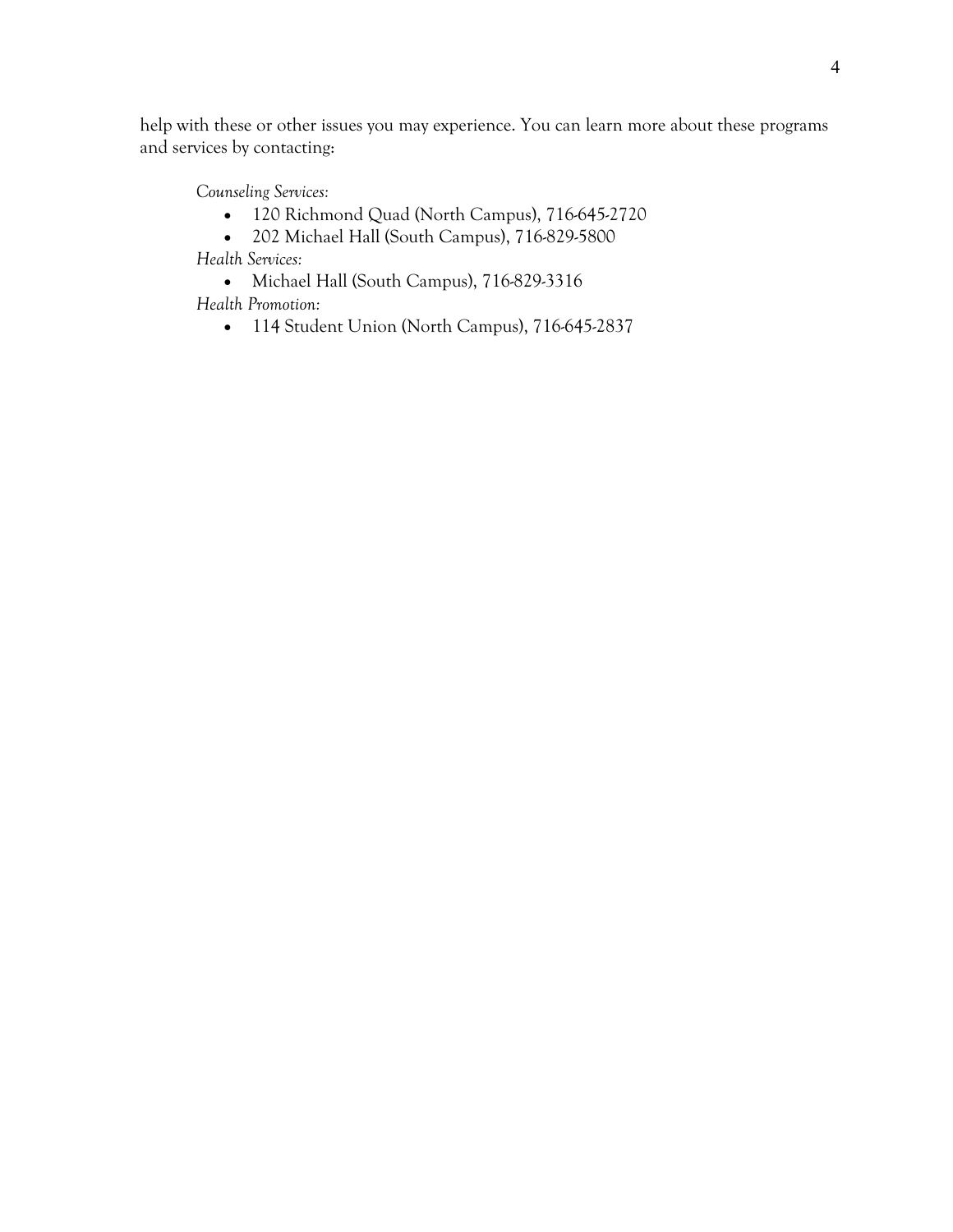| By the end of this course, students should be     | Method of assessment                      |  |
|---------------------------------------------------|-------------------------------------------|--|
| able to do several of the following               |                                           |  |
| Explain how English is related to other Indo-     | test 1 and branches of IE and branches of |  |
| European languages and to other Germanic          | Germanic assignments                      |  |
| languages                                         |                                           |  |
| Give the approximate start and end dates of       | test 1                                    |  |
| the major periods in the history of the English   |                                           |  |
| language                                          |                                           |  |
| Identify the dates and achievements of major      | text 1                                    |  |
| historical, literary, and intellectual figures in |                                           |  |
| the history of English                            |                                           |  |
| Identify key distinguishing characteristics of at | Branches of IE and branches of Germanic   |  |
| least on branch of Indo-European and/or           | assignments                               |  |
| Germanic                                          |                                           |  |
| Decipher Runic inscriptions written in the        | Runic inscriptions assignment; manuscript |  |
| elder futhark or Middle English manuscripts       | transcription assignment                  |  |
| written in medieval scripts                       |                                           |  |
| Recite Old English or Middle English poetry       | Reciting assignments                      |  |
| with correct pronunciation and meter              |                                           |  |
| Use the Oxford English Dictionary and             | Etymology assignment                      |  |
| etymological dictionaries to produce narrative    |                                           |  |
| accounts of the origins and histories of          |                                           |  |
| English words                                     |                                           |  |
| Use COHA and similar online corpora to            | COHA assignment                           |  |
| explore changes in frequency of use of words      |                                           |  |
| and collocations.                                 |                                           |  |
| Describe key historical developments in           | test 1, workbook assignments, and Bible   |  |
| English phonology, morphology, and syntax         | passage comparison assignment             |  |
| Identify and describe major phonological          | soundcomparisons.com and ANAE             |  |
| dialect differences within and between British    | transcriptions assignments                |  |
| and American English                              |                                           |  |
| Produce a well-researched and well-organized      | term projects                             |  |
| presentation and/or paper on a topic of           |                                           |  |
| personal interest                                 |                                           |  |

**Learning outcomes and assessment for History of the English Language**